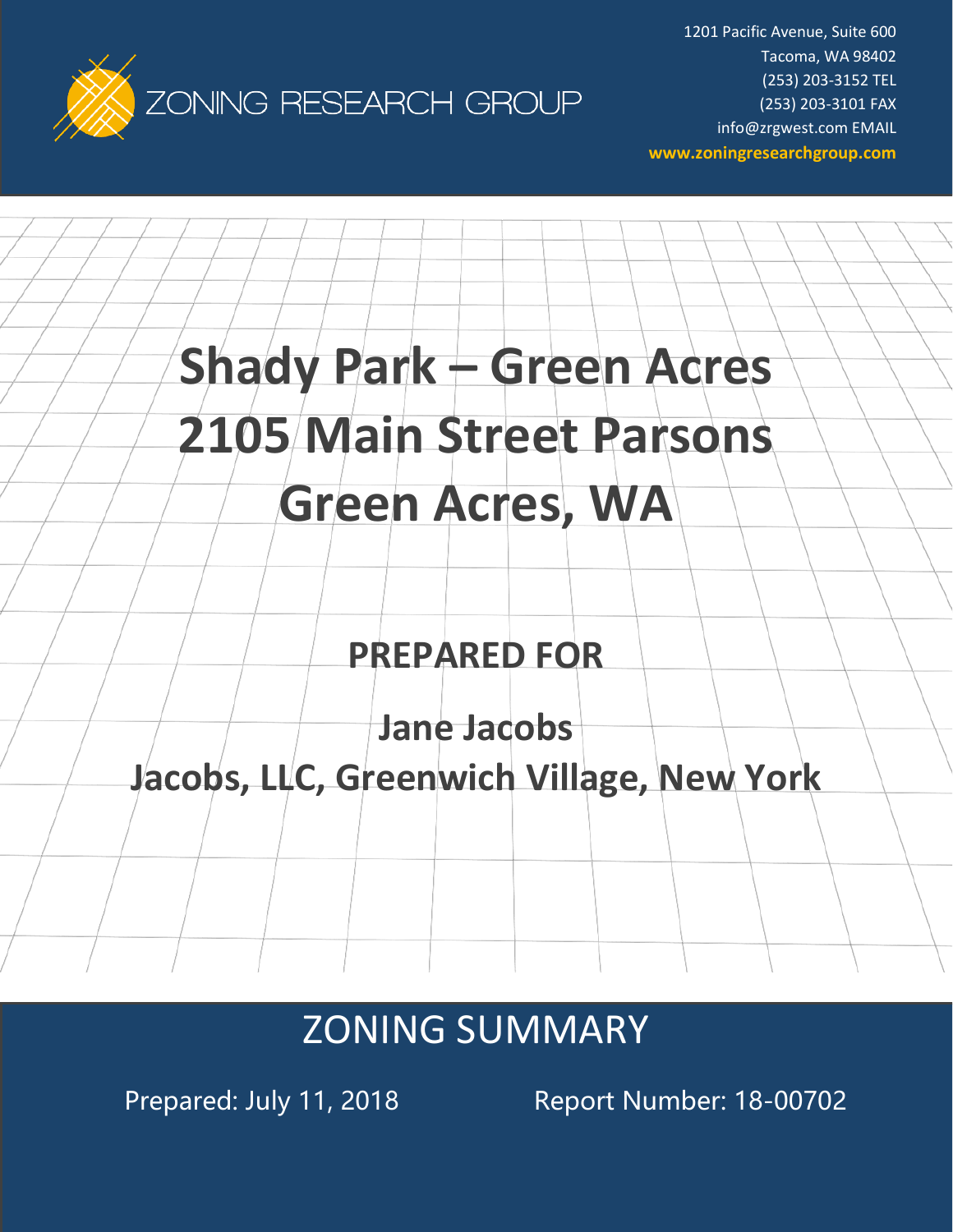

# **1. SITE INFORMATION**

**Address:** 2105 Main Street

(Tax ID #0123-10-20-30-40-0)

## **2. ZONING INFORMATION**

**Zoning Designation:** C-3, Service Commercial District

**Zoning of Abutting Properties:** C-2, Neighborhood Commercial District

# **3. DEVELOPMENT STANDARDS**

#### **Setbacks**

| <b>Front Yard</b> | 15 feet on all sides abutting a street provided that gasoline pumps, air and<br>water service and other fixtures used in connection with automobile service<br>stations shall be located not less than 12 feet from any lot line.                                 |
|-------------------|-------------------------------------------------------------------------------------------------------------------------------------------------------------------------------------------------------------------------------------------------------------------|
| Side Yard         | None, except that if a side yard is provided, it shall be at least 3 feet in width;<br>provided further, that when a side yard abuts a residential district, a side yard<br>with the same depth as the required in the residential district shall be<br>provided. |
| Rear Yard         | None, but if a rear yard abuts a residential district, it shall be the same as<br>required in the residential district.                                                                                                                                           |

**Jurisdiction:** Green Acres

#### **Lot Size**

| Minimum Lot Area              | No Requirement                      |
|-------------------------------|-------------------------------------|
| Minimum Lot Depth             | No Requirement                      |
| Minimum Lot Width             | No Requirement                      |
| Lot Area per Dwelling<br>Unit | N/A - No Residential Uses Permitted |

#### **Building/Structure Size**

| Maximum Height   | 80 Feet        |
|------------------|----------------|
| Lot Coverage     | 50%            |
| Floor Area Ratio | No Requirement |

### **Parking**

| Parking Formula | <b>Retail Stores and Financial Institutions:</b>                   |  |
|-----------------|--------------------------------------------------------------------|--|
|                 | One space per 200 feet of floor area, not including meeting rooms. |  |